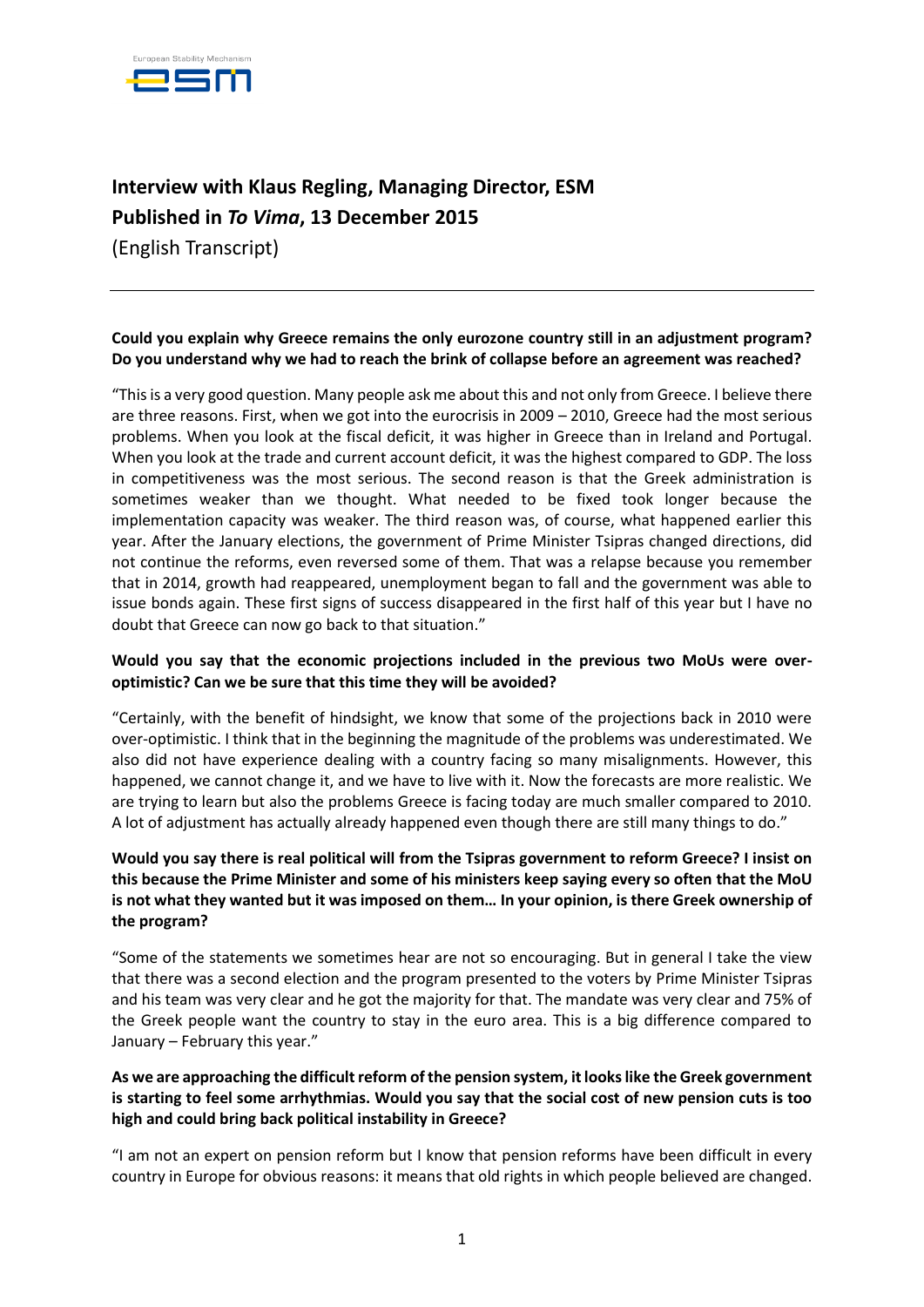It is going to be difficult for Greece, too, but this is an issue that has to be tackled. The Greek pension system is among the most expensive systems in the EU in terms of GDP. This is out of line with the size of the economy and the standards of living. But there are also other elements, such as early retirement, which create problems for the labor market."

## **Are you certain that the IMF will participate in the Greek program? There is a sense that this may not be so easy and the Greek government has recently appeared critical of the IMF's role...**

"My assumption is that the IMF will participate. The conditions are the conclusion of the first review, more information about pension reform, some specification of the budget orientations and some kind of agreement on additional debt relief. However, I am a bit surprised about the uncertainty expressed by the Greek side because the agreement of the Heads of State and Government last July and the decision of last August's Eurogroup very clearly mention that the IMF should be part of the program. The ESM Treaty also says that the IMF should contribute to an ESM program whenever possible. We are talking about an economic adjustment program and therefore IMF participation is possible. This is what the ESM Treaty says which, by the way, was ratified by the Greek Parliament and Greece is not only a recipient of ESM money but also a shareholder. The language in the ESM Treaty is very clear and I am confident the IMF will come on board."

## **If the Fund does participate, how will this happen and with how much money? If it decides to withdraw, would the program run aground or do alternative scenarios exist?**

"I think that the IMF's financial contribution is likely to be small but this is not the main issue. There has to be a financial contribution because the IMF, according to the ESM Treaty and to the agreement in the July Summit, should be part of the program also financially. It will not be like in 2010 when the IMF put in one third of the money. It is not my scenario that the IMF will not participate because, even if you put aside the July agreements, some member states which have to obtain the approval of their parliaments for every tranche of the program, know the ESM Treaty and the understandings reached. If the IMF decides not to participate it could be a big problem. But it is not my scenario."

## **You know better than anyone else the issue concerning Greek debt sustainability. It is also an issue of disagreement between the Europeans and the IMF, concerning the methodology used. Why do you believe that the ESM approach is better?**

"I think more recently there has been a convergence between our analysis and the IMF's. The ESM programs have created something new. When the IMF alone steps in after a country loses market access, it is a situation where only the IMF is available as a lender of last resort. In Europe we have the ESM and we provide much more money than the IMF could do, with much better terms: longer maturities and much lower interest rates. This means that debt sustainability can be achieved even when the debt stock is very high. Initially, this has not happened in countries outside Europe. The actual annual debt service ratios become more important and they are small because of the conditions the ESM offers. We know that the actual annual debt payments for Greece over the next eight years are very small. There is no excessive debt burden for these years. After these years, it goes up because the interest deferral comes to an end."

## **What options are on the table concerning debt relief? Would it be a short-term or a medium-term solution?**

"I think it is more a medium-term issue. There will be no nominal haircut and the Greek government understands that, I believe. We will try to soften the debt profile. We all want to make Greece attractive to investment. We know that when debt is unsustainable, investors are reluctant to go into a country. If we manage to extend a bit longer the period in which the debt repayments are already low, then I think we will create incentives for foreign investment, not only financial investment but also investment for the real economy which has a longer-term time horizon."